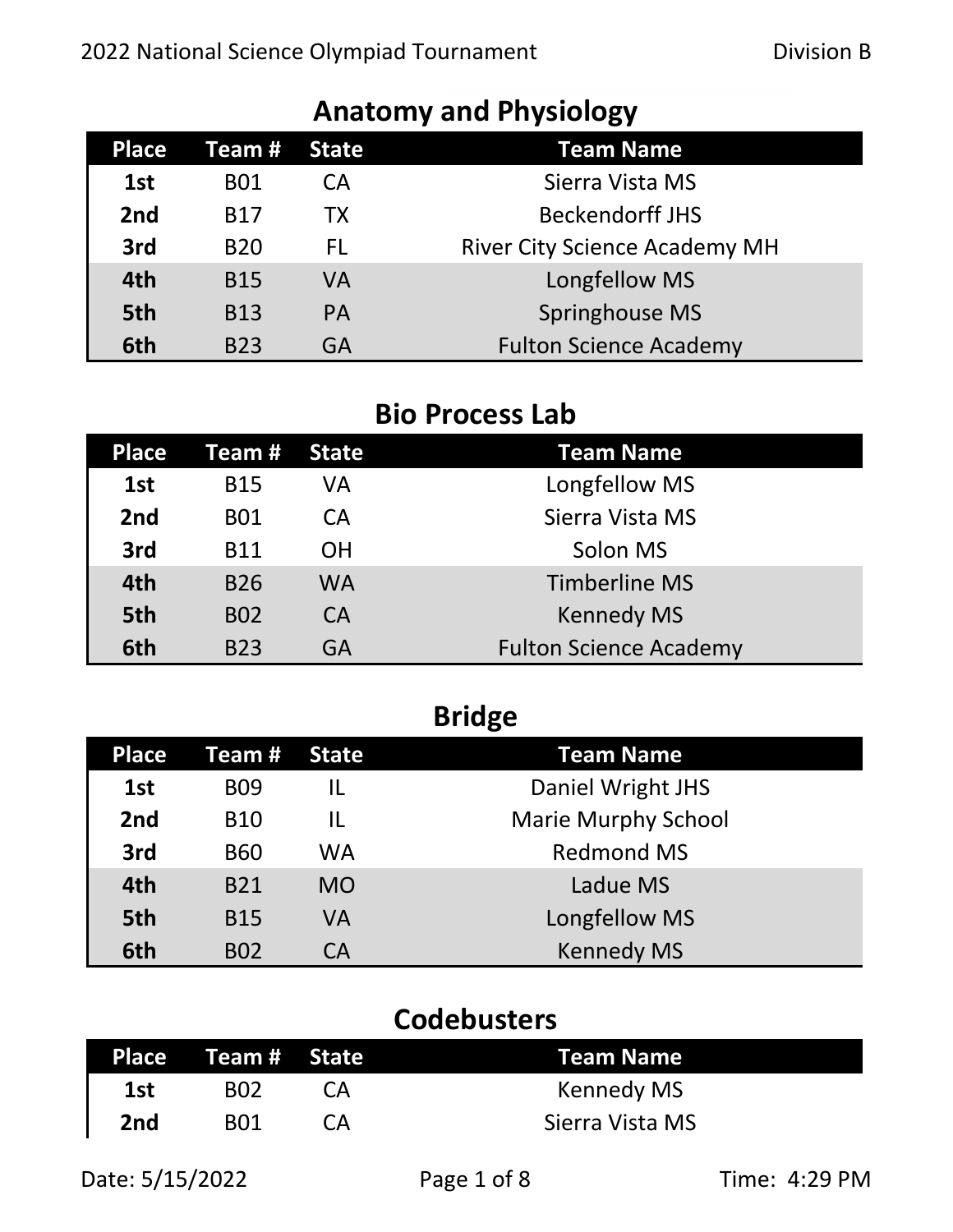| 3rd | <b>B15</b> | VA        | Longfellow MS   |
|-----|------------|-----------|-----------------|
| 4th | <b>B11</b> | OΗ        | Solon MS        |
| 5th | <b>B12</b> | <b>OH</b> | <b>Mason MS</b> |
| 6th | <b>B28</b> | <b>MD</b> | Clarksville MS  |

## **Crave the Wave**

| <b>Place</b>    | Team #     | <b>State</b> | <b>Team Name</b>                   |
|-----------------|------------|--------------|------------------------------------|
| 1st             | <b>B11</b> | OΗ           | Solon MS                           |
| 2 <sub>nd</sub> | <b>BO9</b> | IL           | Daniel Wright JHS                  |
| 3rd             | <b>B19</b> | FL.          | Orlando Science M/H Charter School |
| 4th             | <b>B51</b> | <b>OR</b>    | <b>Stoller MS</b>                  |
| 5th             | <b>B21</b> | <b>MO</b>    | Ladue MS                           |
| 6th             | <b>B10</b> |              | <b>Marie Murphy School</b>         |

## **Crime Busters**

| Place | Team #     | <b>State</b> | <b>Team Name</b>       |
|-------|------------|--------------|------------------------|
| 1st   | <b>BO9</b> |              | Daniel Wright JHS      |
| 2nd   | <b>B51</b> | OR.          | <b>Stoller MS</b>      |
| 3rd   | <b>B01</b> | CA           | Sierra Vista MS        |
| 4th   | <b>BO2</b> | <b>CA</b>    | <b>Kennedy MS</b>      |
| 5th   | <b>B16</b> | VA           | Cooper MS              |
| 6th   | <b>B17</b> | <b>TX</b>    | <b>Beckendorff JHS</b> |

## **Disease Detectives**

| <b>Place</b> | <b>Team # State</b> |           | <b>Team Name</b>       |
|--------------|---------------------|-----------|------------------------|
| 1st          | <b>B01</b>          | СA        | Sierra Vista MS        |
| 2nd          | <b>B16</b>          | VA        | Cooper MS              |
| 3rd          | <b>BO2</b>          | CA        | <b>Kennedy MS</b>      |
| 4th          | <b>BO5</b>          | NC.       | Fred J. Carnage MS     |
| 5th          | <b>B17</b>          | <b>TX</b> | <b>Beckendorff JHS</b> |
| 6th          | <b>B26</b>          | WA        | <b>Timberline MS</b>   |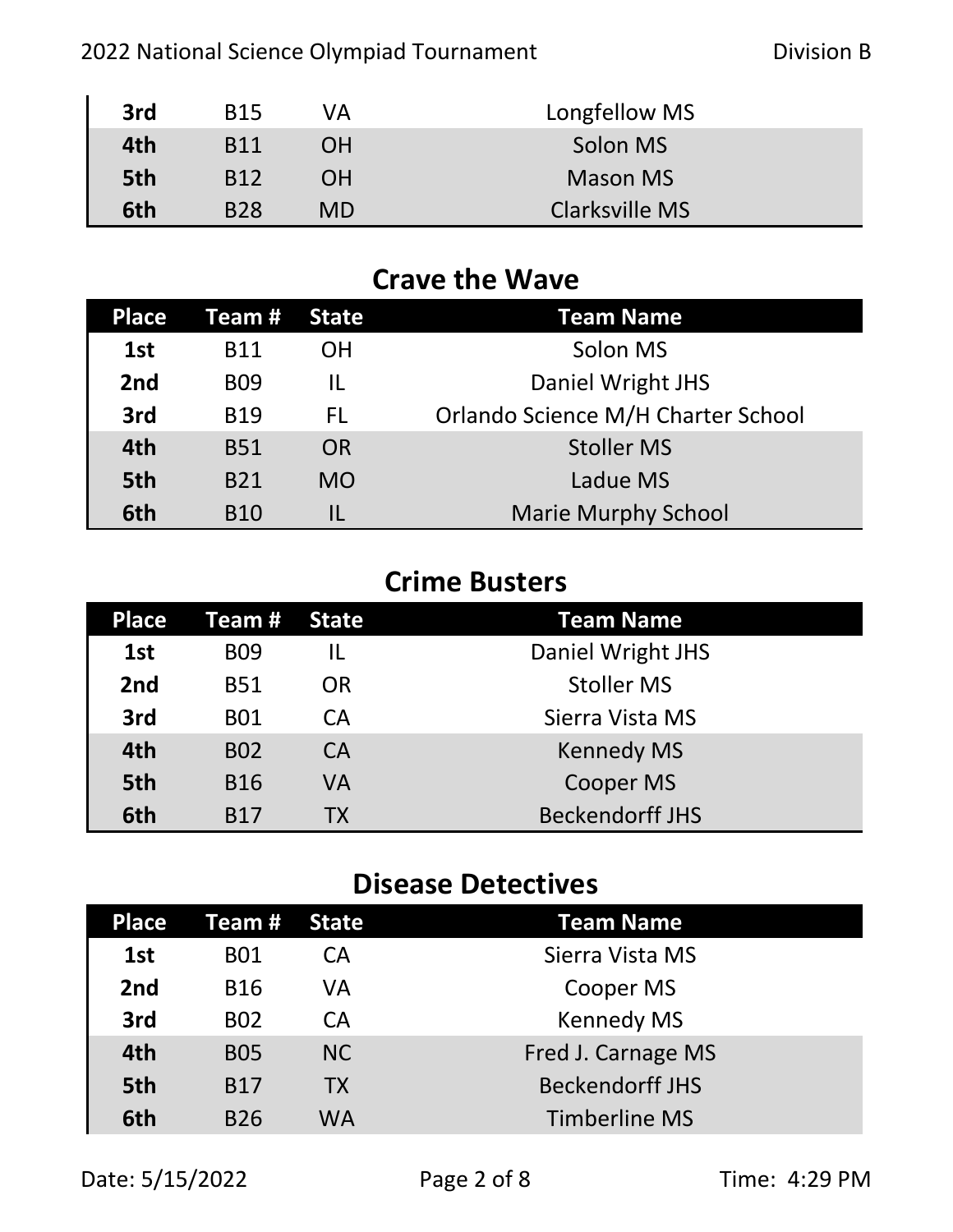|              |            |           | <b>DYNANILY LIGHEL</b> |
|--------------|------------|-----------|------------------------|
| <b>Place</b> | Team #     | State     | <b>Team Name</b>       |
| 1st          | <b>BO2</b> | CА        | <b>Kennedy MS</b>      |
| 2nd          | <b>B42</b> | ΗI        | Iolani School          |
| 3rd          | <b>B17</b> | <b>TX</b> | <b>Beckendorff JHS</b> |
| 4th          | <b>B01</b> | <b>CA</b> | Sierra Vista MS        |
| 5th          | <b>B08</b> | MI        | <b>Slauson MS</b>      |
| 6th          | <b>B28</b> | <b>MD</b> | <b>Clarksville MS</b>  |

#### **Dynamic Planet**

## **Electric Wright Stuff**

| Place           | Team #     | <b>State</b> | <b>Team Name</b>                       |
|-----------------|------------|--------------|----------------------------------------|
| 1st             | <b>B01</b> | CА           | Sierra Vista MS                        |
| 2 <sub>nd</sub> | <b>BO2</b> | CA           | <b>Kennedy MS</b>                      |
| 3rd             | <b>B17</b> | <b>TX</b>    | <b>Beckendorff JHS</b>                 |
| 4th             | <b>B35</b> | <b>AL</b>    | Our Lady of the Valley Catholic School |
| 5th             | <b>B14</b> | <b>PA</b>    | <b>Shady Side Academy</b>              |
| 6th             | <b>B56</b> | LA           | <b>Glasgow MS</b>                      |

# **Experimental Design**

| Place | Team #     | <b>State</b> | <b>Team Name</b>           |
|-------|------------|--------------|----------------------------|
| 1st   | <b>B51</b> | OR           | <b>Stoller MS</b>          |
| 2nd   | <b>B01</b> | CA           | Sierra Vista MS            |
| 3rd   | <b>B14</b> | <b>PA</b>    | <b>Shady Side Academy</b>  |
| 4th   | <b>B17</b> | <b>TX</b>    | <b>Beckendorff JHS</b>     |
| 5th   | <b>B02</b> | <b>CA</b>    | <b>Kennedy MS</b>          |
| 6th   | <b>B10</b> |              | <b>Marie Murphy School</b> |

## **Food Science**

|     | Place Team# State | <b>Team Name</b> |
|-----|-------------------|------------------|
| 1st |                   | Sierra Vista MS  |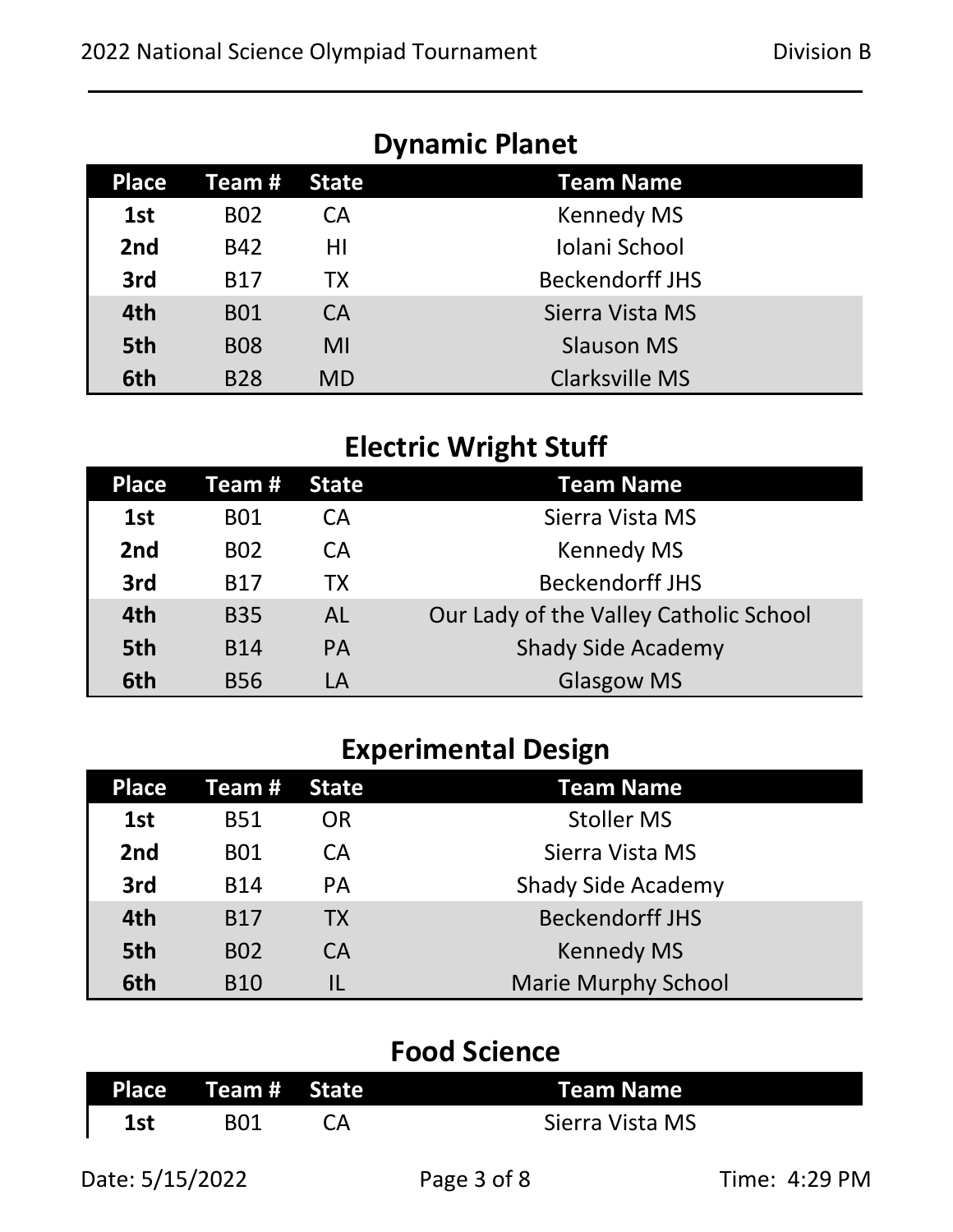#### 2022 National Science Olympiad Tournament **Division B**

| 2nd | <b>B18</b> | TХ | <b>Adams JHS</b>        |
|-----|------------|----|-------------------------|
| 3rd | <b>B02</b> | CА | <b>Kennedy MS</b>       |
| 4th | <b>B17</b> | ТX | <b>Beckendorff JHS</b>  |
| 5th | <b>B15</b> | VA | Longfellow MS           |
| 6th | <b>B32</b> | NJ | <b>Thomas Grover MS</b> |

#### **Green Generation**

| Place | Team #     | State     | <b>Team Name</b>       |
|-------|------------|-----------|------------------------|
| 1st   | <b>B39</b> | MA        | Jonas Clarke MS        |
| 2nd   | <b>B01</b> | CA        | Sierra Vista MS        |
| 3rd   | <b>B56</b> | LA        | <b>Glasgow MS</b>      |
| 4th   | <b>B11</b> | <b>OH</b> | Solon MS               |
| 5th   | <b>B17</b> | <b>TX</b> | <b>Beckendorff JHS</b> |
| 6th   | <b>B26</b> | WA        | <b>Timberline MS</b>   |

# **Meteorology**

| <b>Place</b> | Team #     | State     | <b>Team Name</b>     |
|--------------|------------|-----------|----------------------|
| 1st          | <b>B01</b> | CA        | Sierra Vista MS      |
| 2nd          | <b>B02</b> | <b>CA</b> | <b>Kennedy MS</b>    |
| 3rd          | <b>B08</b> | MI        | <b>Slauson MS</b>    |
| 4th          | <b>B26</b> | WA        | <b>Timberline MS</b> |
| 5th          | <b>B39</b> | <b>MA</b> | Jonas Clarke MS      |
| 6th          | <b>B03</b> | <b>NY</b> | The Bay Academy      |

## **Mission Possible**

| <b>Place</b>    | Team # .   | <b>State</b> | Team Name                  |
|-----------------|------------|--------------|----------------------------|
| 1st             | <b>B13</b> | <b>PA</b>    | Springhouse MS             |
| 2 <sub>nd</sub> | <b>BO2</b> | CA           | <b>Kennedy MS</b>          |
| 3rd             | <b>B01</b> | CA           | Sierra Vista MS            |
| 4th             | <b>B10</b> | IL           | <b>Marie Murphy School</b> |
| 5th             | <b>B48</b> | MD           | <b>Burleigh Manor MS</b>   |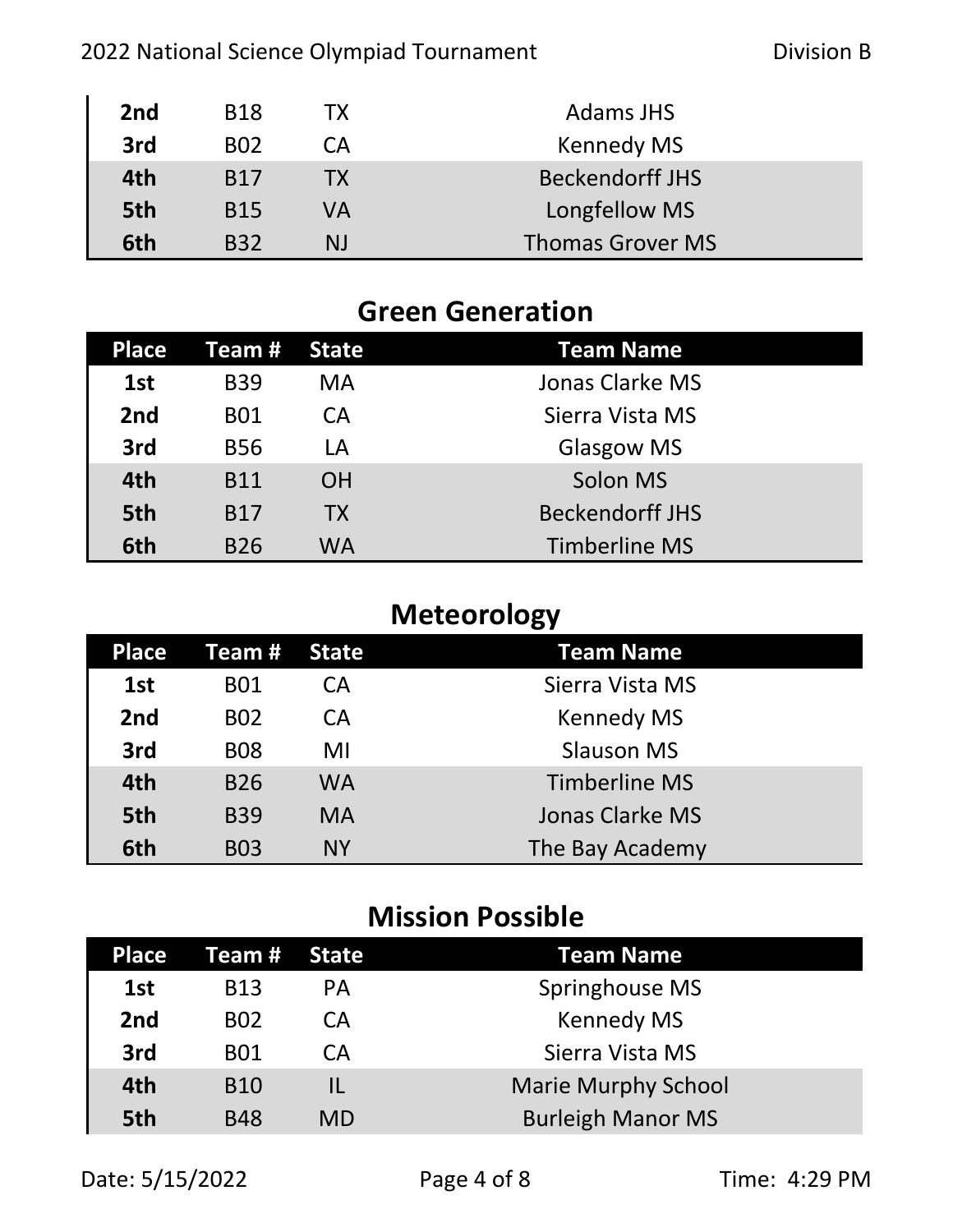| Date: 5/15/2022 | Page 5 of 8 | Time: 4:29 PM |
|-----------------|-------------|---------------|

**Road Scholar**

**Place Team # State Team Name**

| Ping Pong Parachute |            |              |                                  |  |
|---------------------|------------|--------------|----------------------------------|--|
| <b>Place</b>        | Team #     | <b>State</b> | <b>Team Name</b>                 |  |
| 1st                 | <b>BO2</b> | <b>CA</b>    | <b>Kennedy MS</b>                |  |
| 2 <sub>nd</sub>     | <b>B01</b> | <b>CA</b>    | Sierra Vista MS                  |  |
| 3rd                 | <b>B16</b> | VA           | Cooper MS                        |  |
| 4th                 | <b>B13</b> | <b>PA</b>    | Springhouse MS                   |  |
| 5th                 | <b>B12</b> | <b>OH</b>    | <b>Mason MS</b>                  |  |
| 6th                 | <b>BO6</b> | <b>NC</b>    | Wilmington Academy of Arts & Sci |  |
|                     |            |              |                                  |  |

# **Ping Pong Parachute**

|              |            |              | Ornithology            |
|--------------|------------|--------------|------------------------|
| <b>Place</b> | Team#      | <b>State</b> | <b>Team Name</b>       |
| 1st          | <b>B30</b> | WI           | <b>Hamilton MS</b>     |
| 2nd          | <b>BO2</b> | CA           | <b>Kennedy MS</b>      |
| 3rd          | <b>B01</b> | <b>CA</b>    | Sierra Vista MS        |
| 4th          | <b>BO9</b> | IL           | Daniel Wright JHS      |
| 5th          | <b>B15</b> | <b>VA</b>    | Longfellow MS          |
| 6th          | <b>B17</b> | ТX           | <b>Beckendorff JHS</b> |

| <b>Mousetrap Vehicle</b> |            |              |                        |  |
|--------------------------|------------|--------------|------------------------|--|
| <b>Place</b>             | Team #     | <b>State</b> | <b>Team Name</b>       |  |
| 1st                      | <b>B17</b> | <b>TX</b>    | <b>Beckendorff JHS</b> |  |
| 2nd                      | <b>B11</b> | <b>OH</b>    | Solon MS               |  |
| 3rd                      | <b>B29</b> | IN           | Thomas Jefferson MS    |  |
| 4th                      | <b>B21</b> | <b>MO</b>    | Ladue MS               |  |
| 5th                      | <b>B01</b> | CA           | Sierra Vista MS        |  |
| 6th                      | <b>BO2</b> | CA           | <b>Kennedy MS</b>      |  |

**6th** B11 OH Solon MS

#### 2022 National Science Olympiad Tournament **Division B**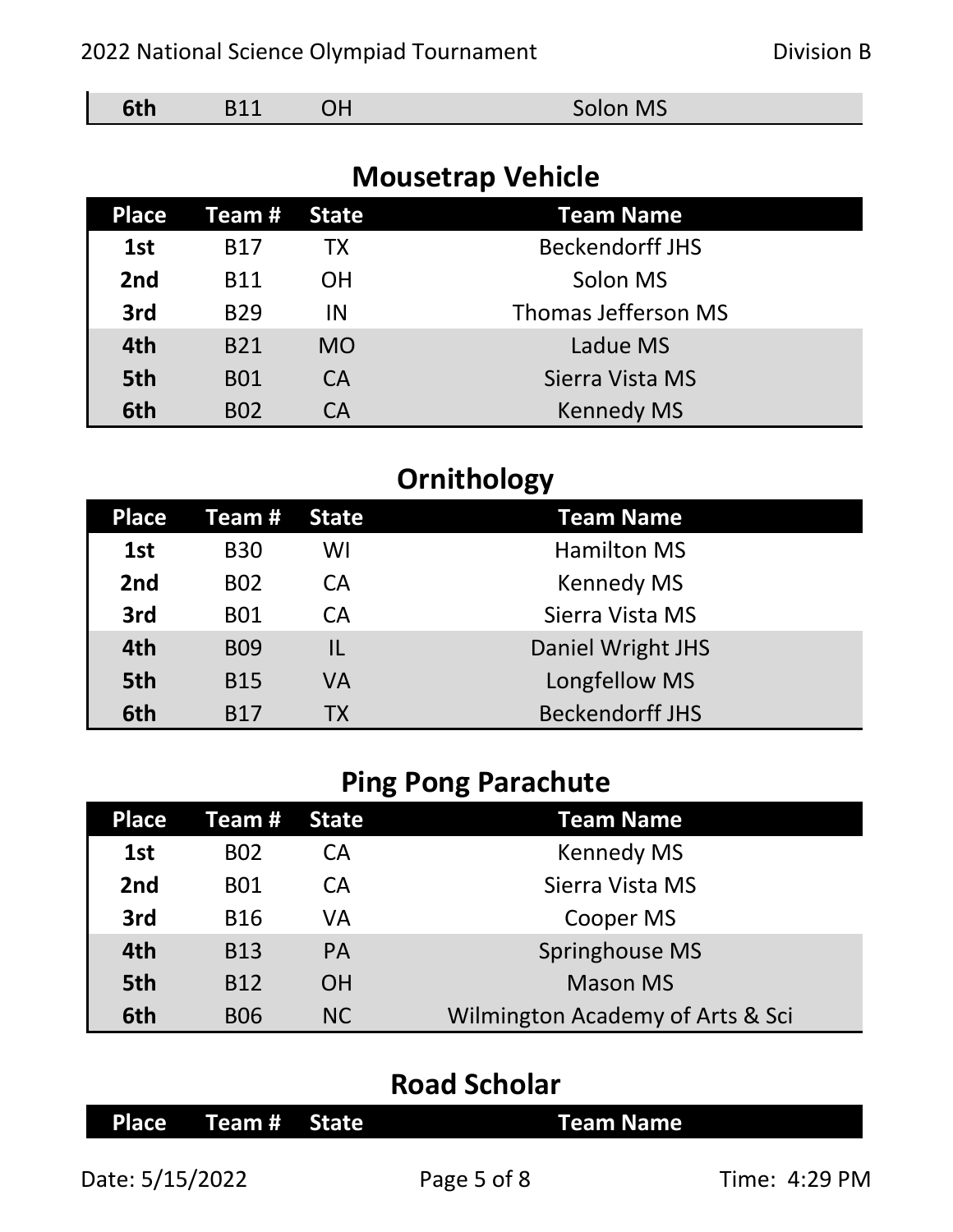#### 2022 National Science Olympiad Tournament **Division B**

| 1st | <b>B26</b>      | WA        | Timberline MS     |
|-----|-----------------|-----------|-------------------|
| 2nd | <b>B13</b>      | <b>PA</b> | Springhouse MS    |
| 3rd | <b>B02</b>      | CА        | <b>Kennedy MS</b> |
| 4th | <b>BO9</b>      | IL        | Daniel Wright JHS |
| 5th | <b>B01</b>      | CA        | Sierra Vista MS   |
| 6th | R <sub>11</sub> | OΗ        | Solon MS          |

## **Rocks and Minerals**

| <b>Place</b> | Team #     | State | <b>Team Name</b>  |
|--------------|------------|-------|-------------------|
| 1st          | <b>BO2</b> | CA    | <b>Kennedy MS</b> |
| 2nd          | <b>B01</b> | CA    | Sierra Vista MS   |
| 3rd          | <b>B15</b> | VA    | Longfellow MS     |
| 4th          | <b>B16</b> | VA    | <b>Cooper MS</b>  |
| 5th          | <b>BO9</b> | IL    | Daniel Wright JHS |
| 6th          | <b>B44</b> | CΤ    | <b>Bedford MS</b> |

# **Solar System**

| <b>Place</b> | Team #     | <b>State</b> | <b>Team Name</b>              |
|--------------|------------|--------------|-------------------------------|
| 1st          | <b>B51</b> | OR           | <b>Stoller MS</b>             |
| 2nd          | <b>BO2</b> | <b>CA</b>    | <b>Kennedy MS</b>             |
| 3rd          | <b>BO9</b> | IL           | Daniel Wright JHS             |
| 4th          | <b>B39</b> | <b>MA</b>    | <b>Jonas Clarke MS</b>        |
| 5th          | <b>B01</b> | <b>CA</b>    | Sierra Vista MS               |
| 6th          | <b>B23</b> | GA           | <b>Fulton Science Academy</b> |

## **Sounds of Music**

| <b>Place</b>    | Team # State |    | Team Name         |
|-----------------|--------------|----|-------------------|
| 1st             | B11          | OΗ | Solon MS          |
| 2 <sub>nd</sub> | <b>B02</b>   | СA | <b>Kennedy MS</b> |
| 3rd             | <b>BO9</b>   |    | Daniel Wright JHS |
| 4th             | <b>B24</b>   | GA | Dodgen MS         |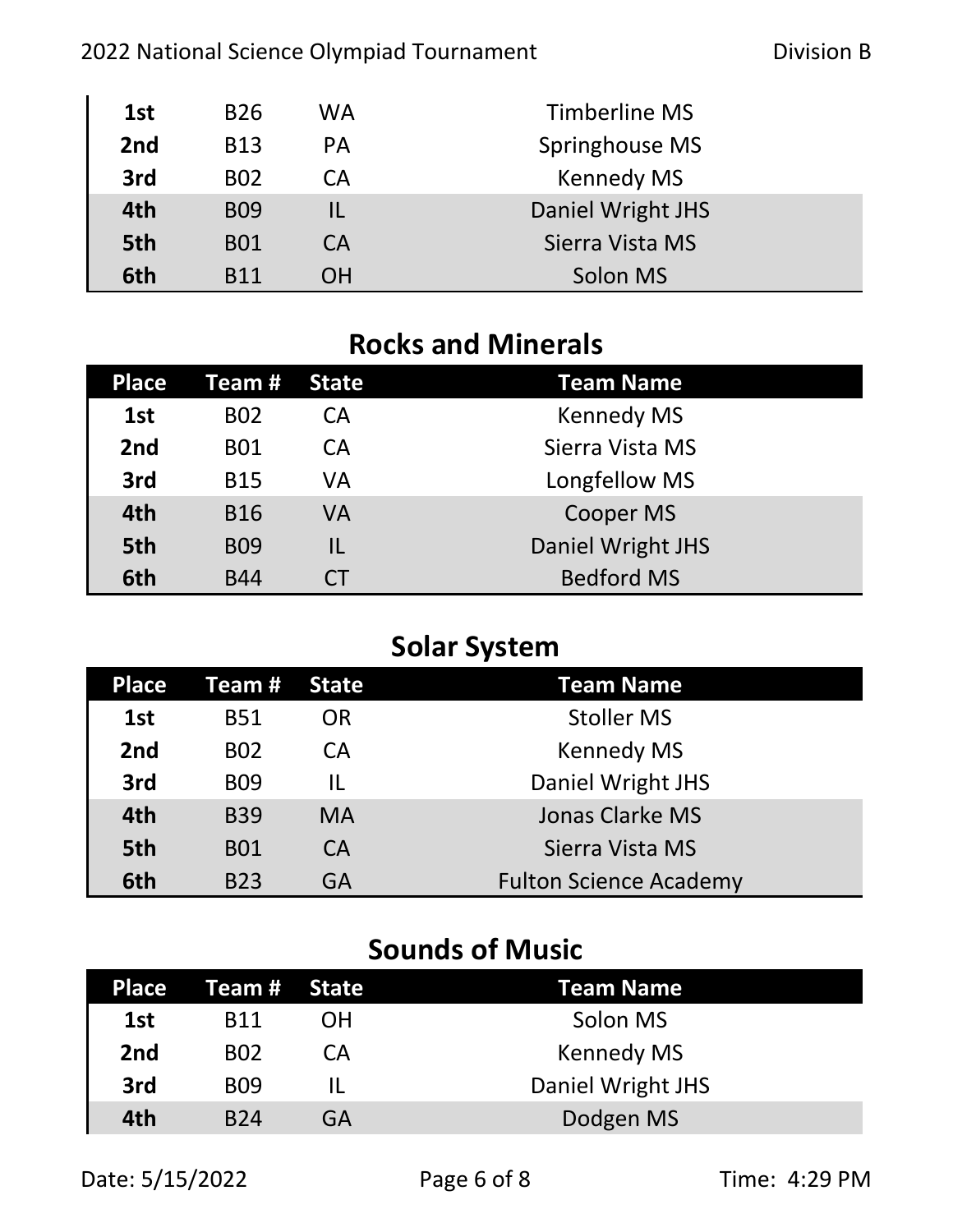| 5th | <b>B14</b> | <b>Shady Side Academy</b> |
|-----|------------|---------------------------|
| 6th | <b>B01</b> | Sierra Vista MS           |

#### **Storm the Castle**

| <b>Place</b>    | Team #     | <b>State</b> | <b>Team Name</b>     |
|-----------------|------------|--------------|----------------------|
| 1st             | <b>B07</b> | MI           | <b>Meads Mill MS</b> |
| 2 <sub>nd</sub> | <b>B01</b> | CA           | Sierra Vista MS      |
| 3rd             | <b>BO2</b> | CA           | <b>Kennedy MS</b>    |
| 4th             | <b>B13</b> | <b>PA</b>    | Springhouse MS       |
| 5th             | <b>B08</b> | MI           | <b>Slauson MS</b>    |
| 6th             | <b>B15</b> | VA           | Longfellow MS        |

#### **Write It Do It**

| <b>Place</b>    | Team #     | State     | <b>Team Name</b>          |
|-----------------|------------|-----------|---------------------------|
| 1st             | <b>B18</b> | <b>TX</b> | <b>Adams JHS</b>          |
| 2 <sub>nd</sub> | <b>B40</b> | AZ        | <b>BASIS Mesa</b>         |
| 3rd             | <b>B01</b> | <b>CA</b> | Sierra Vista MS           |
| 4th             | <b>B02</b> | <b>CA</b> | <b>Kennedy MS</b>         |
| 5th             | <b>B28</b> | <b>MD</b> | <b>Clarksville MS</b>     |
| 6th             | <b>B14</b> | <b>PA</b> | <b>Shady Side Academy</b> |

## **Trial/Pilot Event: Botany**

| <b>Place</b> | Team #     | State     | <b>Team Name</b>       |
|--------------|------------|-----------|------------------------|
| 1st          | <b>B60</b> | WA        | <b>Redmond MS</b>      |
| 2nd          | <b>BO2</b> | <b>CA</b> | <b>Kennedy MS</b>      |
| 3rd          | <b>B01</b> | <b>CA</b> | Sierra Vista MS        |
| 4th          | <b>B42</b> | HI        | Iolani School          |
| 5th          | <b>B17</b> | <b>TX</b> | <b>Beckendorff JHS</b> |
| 6th          | <b>R11</b> | OΗ        | Solon MS               |

# **Trial/Pilot Event: Digital Structures**